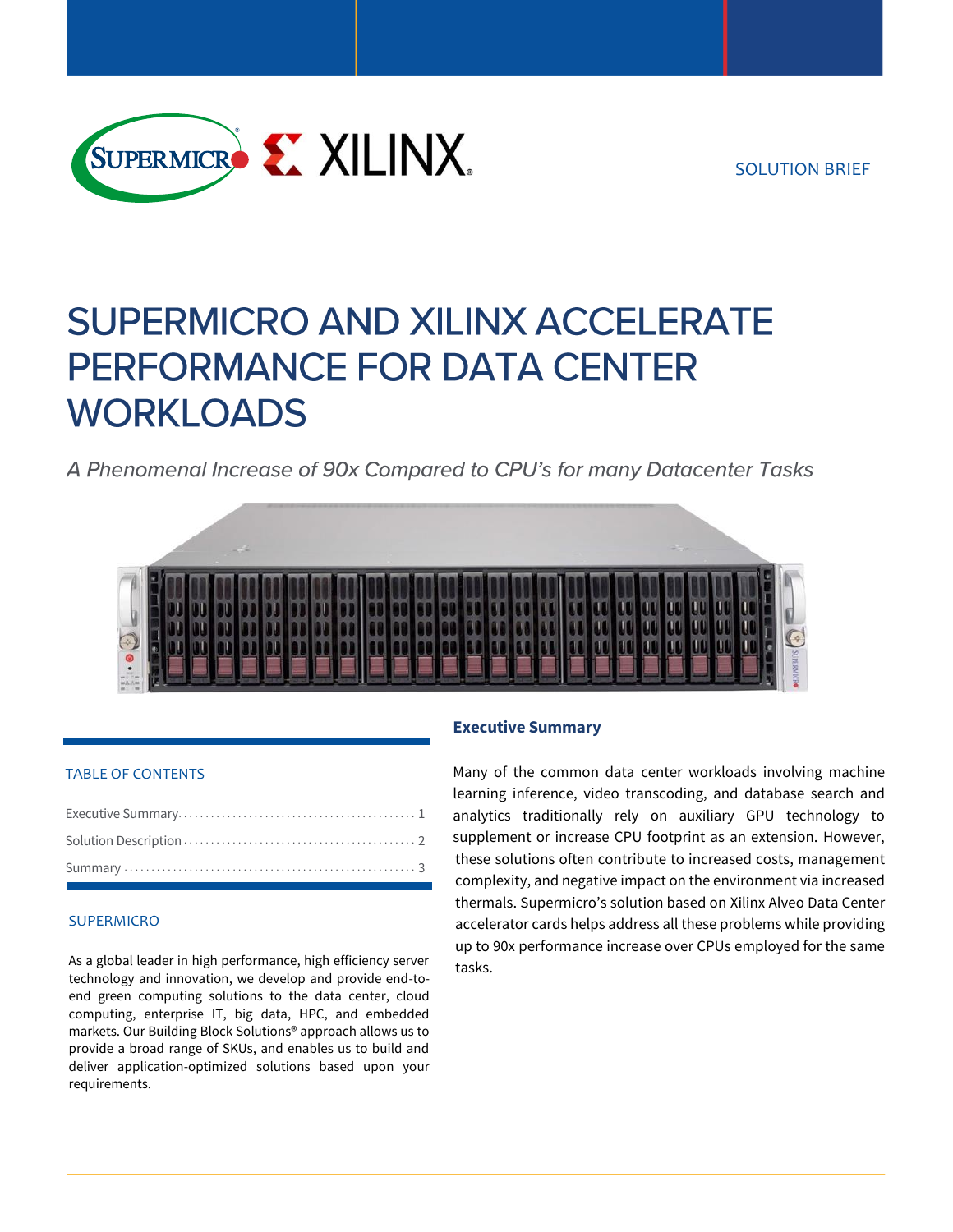## **Solution Features and Benefits**

Today's data center workload requirements are more dynamic and are evolving faster than the traditional refresh cycles of the infrastructure. Having a fixed function GPU and CPU addresses the complexities of algorithms is becoming an unfaltering and challenging task. Supermicro's flexible Ultra servers and Xilinx UltraScale architecture provide reconfigurable acceleration that scales to changing algorithm optimizations customers have come to expect. This, in turn, has a significant impact in keeping the costs and schedules under control while boosting productivity and performance multi-fold.



Many of the workloads commonly encountered in the data center, the database search & analytics, fintech, machine learning, video processing, or HPC, such as genome sequencing, oil & gas, and basic research, require huge compute and efficient storage capabilities. Supermicro systems are ideal for these tasks, with plenty of data storage capacity and flexible rear I/O to support various network cards for data delivery. The Supermicro Xilinx Accelerator Solution is based on the flexible, scalable, and versatile Ultra Platform. Supermicro's 2U Ultra 2029U series and Supermicro's 6029U series are flagship enterprise-grade rackmount servers that provide a balance of high-end compute, storage, and expansion all in one system. These systems support dual 2<sup>nd</sup> Gen Intel® Xeon® Scalable processors, with up to 24 DIMM slots. The Supermicro 2029U series supports up to 24 of the 2.5" hot-swap drive bays, and the Supermicro 6029U series supports up to 12 of the 3.5" hotswap drive bays. Both systems contain flexible onboard Ethernet options and up to 8 PCI-E slots for various add-on cards. Other available Ultra 2U systems, such as the SYS-2029U-TN24R4T, supports up to 24 of the 2.5" NVMe drives that can enhance system storage with higher throughput and IOPS while lowering the overall latency.

Additionally, Supermicro Ultra 2U's highly modular design offers a wide range of configurations that fit the varying requirements of the data centers.

FPGAs such as the Xilinx Alveo U200 & U250 have shown significant improvement in power consumption and performance in Deep Neural Networks (DNNs) applications, which offer high accuracy for important image

classification tasks. The Xilinx Alveo U200 & U250 have the potential to be resource/power-efficient. It can accelerate network performance without making a significant investment in new hardware.

By leveraging the Supermicro Ultra 2U 2.5" system, customers can utilize the capacity and performance of 24 drive bays. The last four drive bays are hybrid for future storage upgradeability, configured for NVMe support (with optional parts) for faster data delivery of up to 6X than traditional SATA drives. The expansion support offers a default of 8 PCI-E slots configured to x16 or x8 devices. By replacing the default riser with an RSC-W2-66, Supermicro can take 4 PCI-E x8 lanes and convert them to 2 PCI-E x16 lanes. This allows Supermicro to support Xilinx Alveo U200 or U250 and a Mellanox MCX516A-CCAT (dual-port 100G) network adapter combination.

FPGAs are well-known for their power efficiency. With the constant demand of the modern Data Center, Xilinx® Alveo™ U200 & U250 data center accelerator cards help offload critical workloads from CPUs, including applications as machine learning